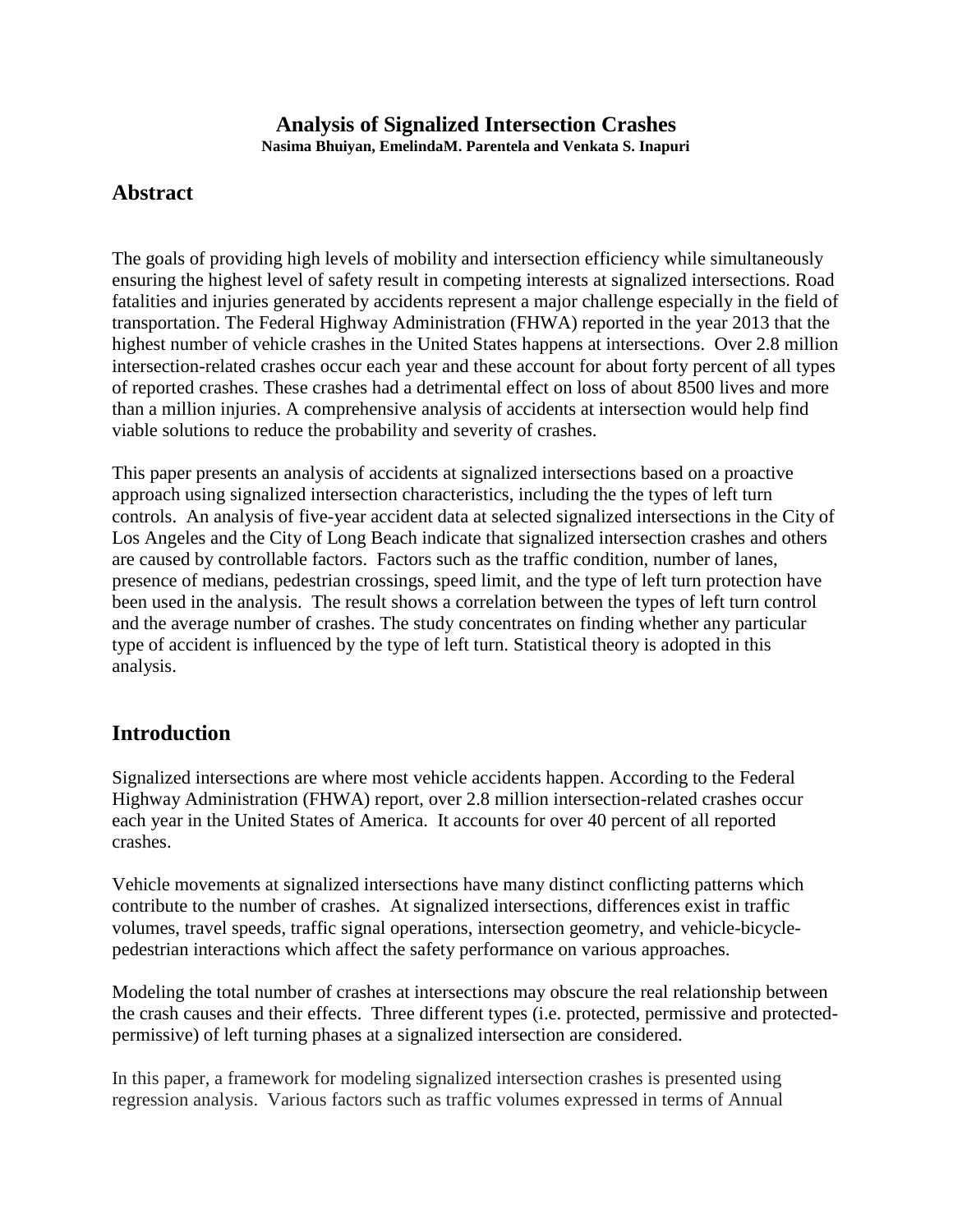Average Daily Traffic (AADT), intersection geometry, pedestrian crosswalk, type of left turn control, and number of lanes are considered in the analysis. This could help understand factors that significantly contribute to signalized intersection crashes.

## **Literature Review**

Traffic conflicts that take place at a signalized intersection can be significantly reduced by studying the factors such as the geometry design and the signal timing which is calculated according to the number of lanes and the annual average daily traffic. Srinivasan et al (2008) evaluated the urban signalized intersection safety effectiveness of engineering improvements and found that changing from permissive or protective-permissive phasing to protected phasing could lead to an elimination of left-turn crashes but other types of crashes such as rear-end may increase.

There are many ways to analyze the correlation of various factors to the frequency and the number of accidents at a signalized intersection. For instance, using generalizing estimating equation with negative binomials as functions can be used to correlate the left turn crashes with various factors. In this paper, the left turning signal efficiency does not only depend on the width of the left turn lane but also on various other conflicts such as signal timing. (Wang et al., 2007).

Signal timing is not the only factor that affects the left turn crashes but also the type of left turn signal like the protective or permissive. Based on accident data shows, the number of accidents at an intersection with permissive left turn signal is more than the protected type, which can happen due to the presence of pedestrians or the opposing through lane traffic. Therefore, when considering the safety of signalized intersections, turning vehicles play a major role in ensuring the effectiveness of the intersection. Also, the effect of pedestrians has to be considered for the turning vehicles which influence the safety and there may be conflicts due to the pedestrian factor. The correlation between pedestrians and turning vehicles has to be considered as a major factor in accident analysis. (Li and Sun, 2016).

# **Methodology**

The study has been conducted on seventeen signalized intersections in the city of Long Beach and Los Angeles. The data collected on these intersections are the Annual Average Daily Traffic (AADT), the pedestrian volume, the number of accidents, speed at the intersections, and other intersection data. Linear regression model is developed so as to study the effect of various factors on the left turning accidents at these signalized intersections. Finally, a detailed analysis is made considering the regression model developed which can ultimately give some solutions for the left turning collisions and also give some basis for future research so as to reduce the left turning collisions.

## **Analysis and Discussion**

#### **Intersection Characteristics.**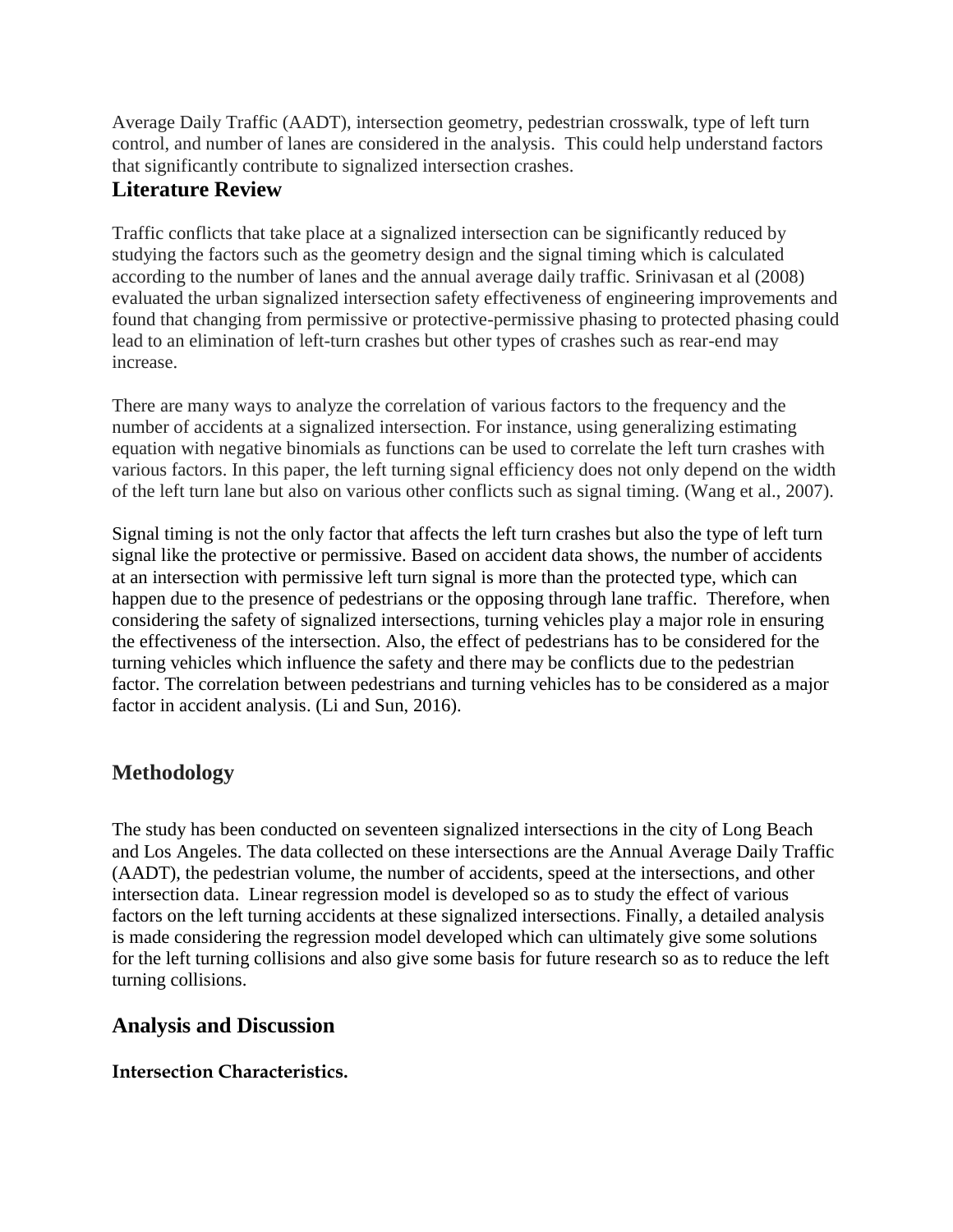Table 1 shows the intersection data, the AADT and average number of accidents for these intersections. The average number of crashes represents the five-year average of the annual total number of crashes.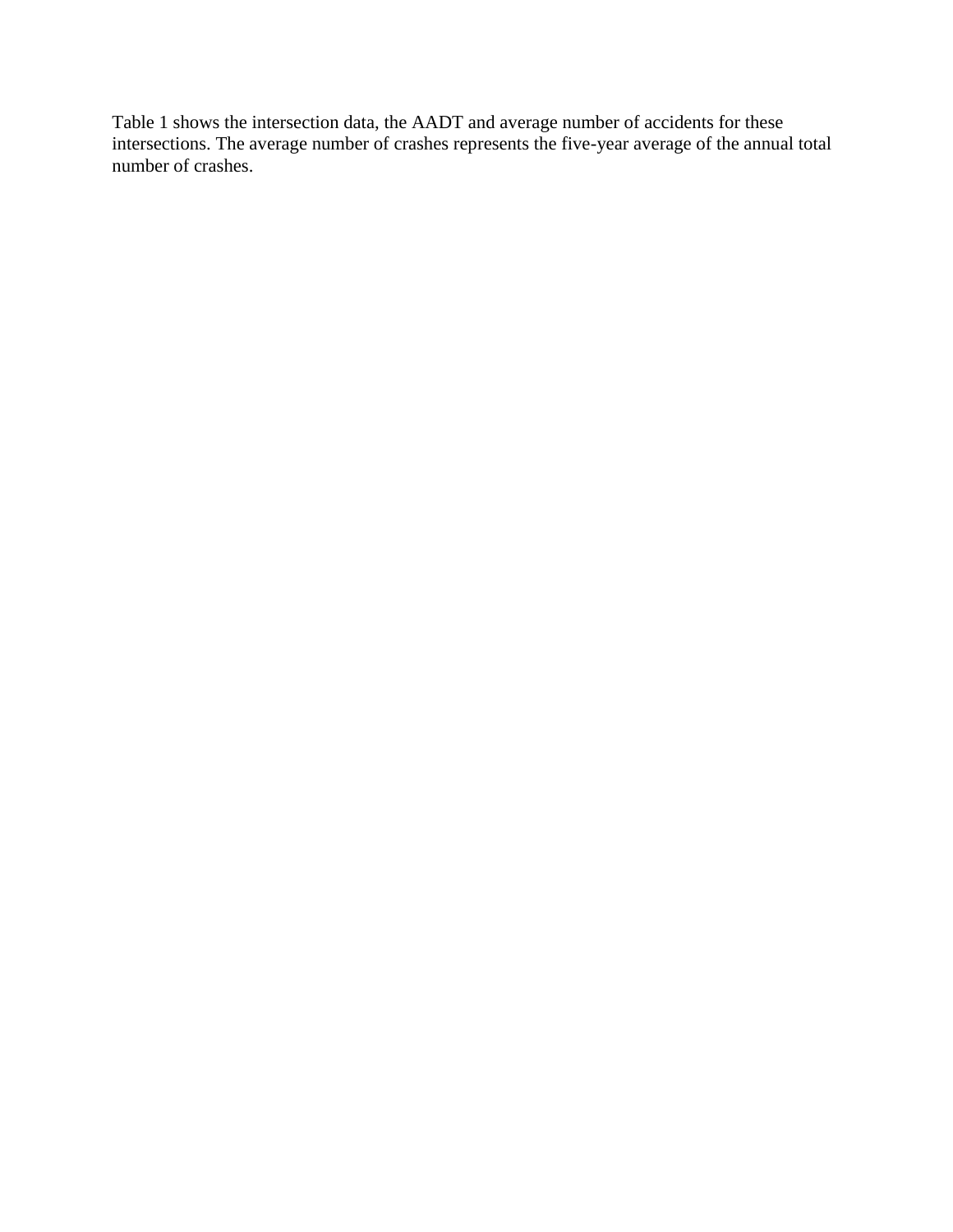## **Table1: Intersection Information**

| No.          | <b>Intersection</b>       | <b>Street Direction</b> | Speed Limit (mph) | (EB)<br>No. of Lane  | (WB)<br>No. of Lane | Intersection       | <b>Street Direction</b> | Speed Limit (mph) | No. of Lane (NB) | No. of Lane (SB)    | <b>Type of</b><br>${\bf Signal}^1$ |                                                  | <b>AADT</b> | Average                               |
|--------------|---------------------------|-------------------------|-------------------|----------------------|---------------------|--------------------|-------------------------|-------------------|------------------|---------------------|------------------------------------|--------------------------------------------------|-------------|---------------------------------------|
|              |                           |                         |                   |                      |                     |                    |                         |                   |                  |                     | NB/<br>$\mathbf{S}\mathbf{B}$      | $\mathbf{E}\mathbf{B}/% \mathbf{B}$<br><b>WB</b> |             | <b>Number</b><br>of<br><b>Crashes</b> |
| $\mathbf{1}$ | $1st$ St                  | E/W                     | 30                | 3                    | $\mathfrak{Z}$      | Main St            | N/S                     | 30                | $\overline{4}$   | $\bar{\phantom{a}}$ | Pr                                 | $\qquad \qquad \blacksquare$                     | 23671       | 4.8                                   |
| 2            | $108^{\text{th}}$ St      | E/W                     | 30                | $\overline{2}$       | $\overline{2}$      | Main St            | ${\rm N/S}$             | 30                | 3                | 2                   | $\mathbf{P}$                       | $\, {\bf P}$                                     | 11596       | $\mathfrak{Z}$                        |
| 3            | $104^{\text{th}}$ St      | E/W                     | 30                | 1                    | $\mathbf{1}$        | Main St            | ${\rm N/S}$             | 30                | $\overline{2}$   | $\overline{2}$      | $\mathbf{P}$                       | $\, {\bf P}$                                     | 13310       | 2.6                                   |
| 4            | Colden Ave                | E/W                     | 30                | 1                    | $\mathbf{1}$        | Main St            | N/S                     | 30                | $\overline{2}$   | $\overline{2}$      | $\mathbf{P}$                       | $\, {\bf P}$                                     | 9142        | 4.8                                   |
| 5            | $120^{th}$ St             | E/W                     | 30                | $\overline{2}$       | $\sqrt{2}$          | Main St            | N/S                     | 30                | 3                | $\mathfrak{2}$      | $\mathbf{P}$                       | $\mathbf{P}$                                     | 7631        | 3.2                                   |
| 6            | Center Dr                 | E/W                     | 35                | $\overline{4}$       | $\overline{4}$      | Sepulveda<br>Blvd  | ${\rm N/S}$             | 35                | $\overline{4}$   | 3                   | $\Pr/$<br>$\mathbf{P}$             | Pr                                               | 55049       | 3.8                                   |
| 7            | Venice Blvd               | E/W                     | 35                | $\mathfrak{2}$       | $\sqrt{2}$          | Sepulveda<br>Blvd  | ${\rm N/S}$             | 35                | $\overline{4}$   | $\overline{4}$      | $\Pr/$<br>${\bf P}$                | Pr                                               | 41051       | 6.6                                   |
| 8            | Westchester<br>Pkwy       | E/W                     | 35                | $\mathfrak{2}$       | $\mathfrak{Z}$      | Sepulveda<br>blvd  | N/S                     | 35                | 3                | 3                   | $\Pr/$<br>$\overline{P}$           | $\Pr/$<br>${\bf P}$                              | 17618       | 3.4                                   |
| 9            | <b>Bellflower</b><br>Blvd | E/W                     | 40                | $\overline{4}$       | $\overline{4}$      | Atherton St        | N/S                     | 40                | 3                | 3                   | Pr                                 | Pr                                               | 20200       | 4.8                                   |
| 10           | Palo Verde<br>Ave         | E/W                     | 35                | 3                    | $\sqrt{2}$          | Atherton St        | N/S                     | 40                | 3                | 3                   | $\mathbf P$                        | $\Pr/$<br>$\mathbf{P}$                           | 10100       | 5.8                                   |
| 11           | Anaheim St                | $\rm E/W$               |                   | 3                    | 3                   | Long Beach<br>Blvd | N/S                     |                   | 3                | 3                   | LP                                 | Pr                                               | 20100       | 16                                    |
| 12           | Pacific<br>Coast Hwy      | $\rm E/W$               |                   | 3                    | $\overline{3}$      | Long Beach<br>Blyd | ${\rm N/S}$             |                   | 3                | 3                   | $\Pr$                              | Pr                                               | 17800       | 15.4                                  |
| 13           | Willow St                 | E/W                     |                   | 3                    | $\overline{3}$      | Long Beach<br>Blvd | N/S                     |                   | $\overline{3}$   | 3                   | Pr                                 | Pr                                               | 29700       | 8.4                                   |
| 14           | $10^{th}$ St              | E/W                     |                   | $\overline{2}$       | $\sqrt{2}$          | Long Beach<br>Blvd | N/S                     |                   | $\sqrt{2}$       | $\overline{c}$      | $\, {\bf P}$                       | $\, {\bf P}$                                     | 10900       | $\tau$                                |
| 15           | $7^{\rm th}$ St           | E/W                     |                   | $\qquad \qquad \Box$ | $\mathfrak{Z}$      | Long Beach<br>Blvd | N/S                     |                   | $\sqrt{2}$       | $\overline{c}$      | $\, {\bf P}$                       | Pr                                               | 13100       | 5.8                                   |
| 16           | Hill St                   | E/W                     |                   | $\sqrt{2}$           | $\sqrt{2}$          | Long Beach<br>Blvd | N/S                     |                   | $\sqrt{2}$       | $\overline{c}$      | ${\bf P}$                          | Pr                                               | 6500        | 3.6                                   |
| 17           | <b>Burnett St</b>         | $\rm E/W$               |                   | $\boldsymbol{2}$     | $\sqrt{2}$          | Long Beach<br>Blvd | ${\rm N/S}$             |                   | 3                | 3                   | ${\bf P}$                          | Pr                                               | 6700        | 1.8                                   |

 $1 P =$  Permissive; Pr = Protective; LP = Left turn prohibited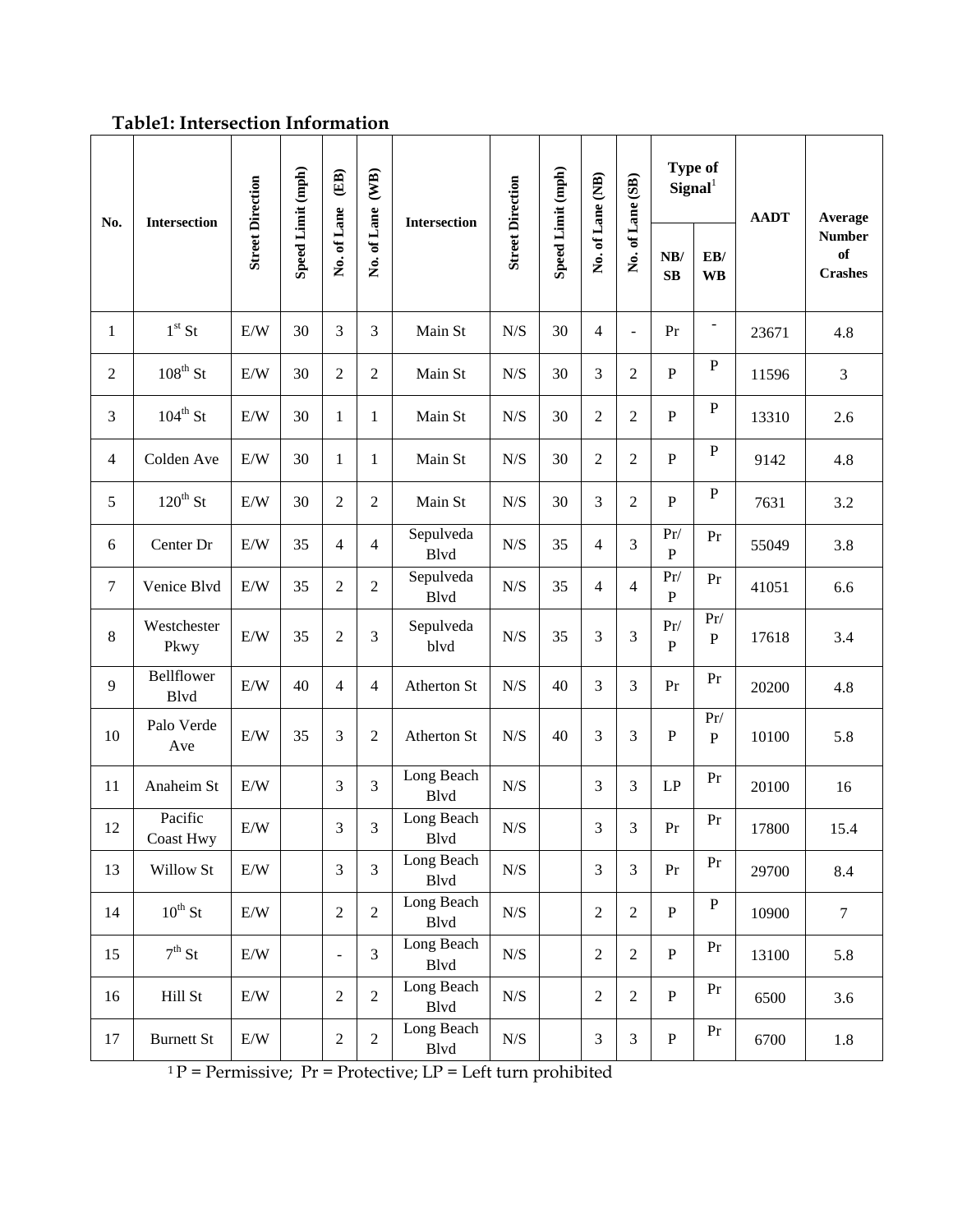#### **AADT vs Average Number of Intersection Crashes**

Data on intersection crashes, AADT and intersection geometry were collected from the Public Works Department of the corresponding city. Traffic count, which is measured in terms of AADT is adjusted based on a one percent growth of traffic each year. Figure 1 shows the relationship between the average number of crashes and AADT. The plot shows that the average total number of crashes is not solely influenced by the existing traffic and the type of left turn signal control.



Figure 1. Average Number of Intersection Crashes vs. AADT

#### **Crash Prediction Analysis**

A regression analysis is performed using the average accident data for five years as a dependent variable and establishing the relationship with independent variables such as AADT, travel speed, average number of lanes, presence of medians, pedestrian crossings, types of left turn control, and travel speed. The type of left turn signal control is evaluated by introducing dummy variable where 0 represents protected control and 1 represents permissive or a combination of protective-permissive control. The resulting relationship is expressed as follows:

$$
Acc = 1.52 \ln(AADT) - 4.64L + 1.57MDN - 2.51PED + 6.57LTSGNAL + 0.34SPD - 5.81
$$

**.**